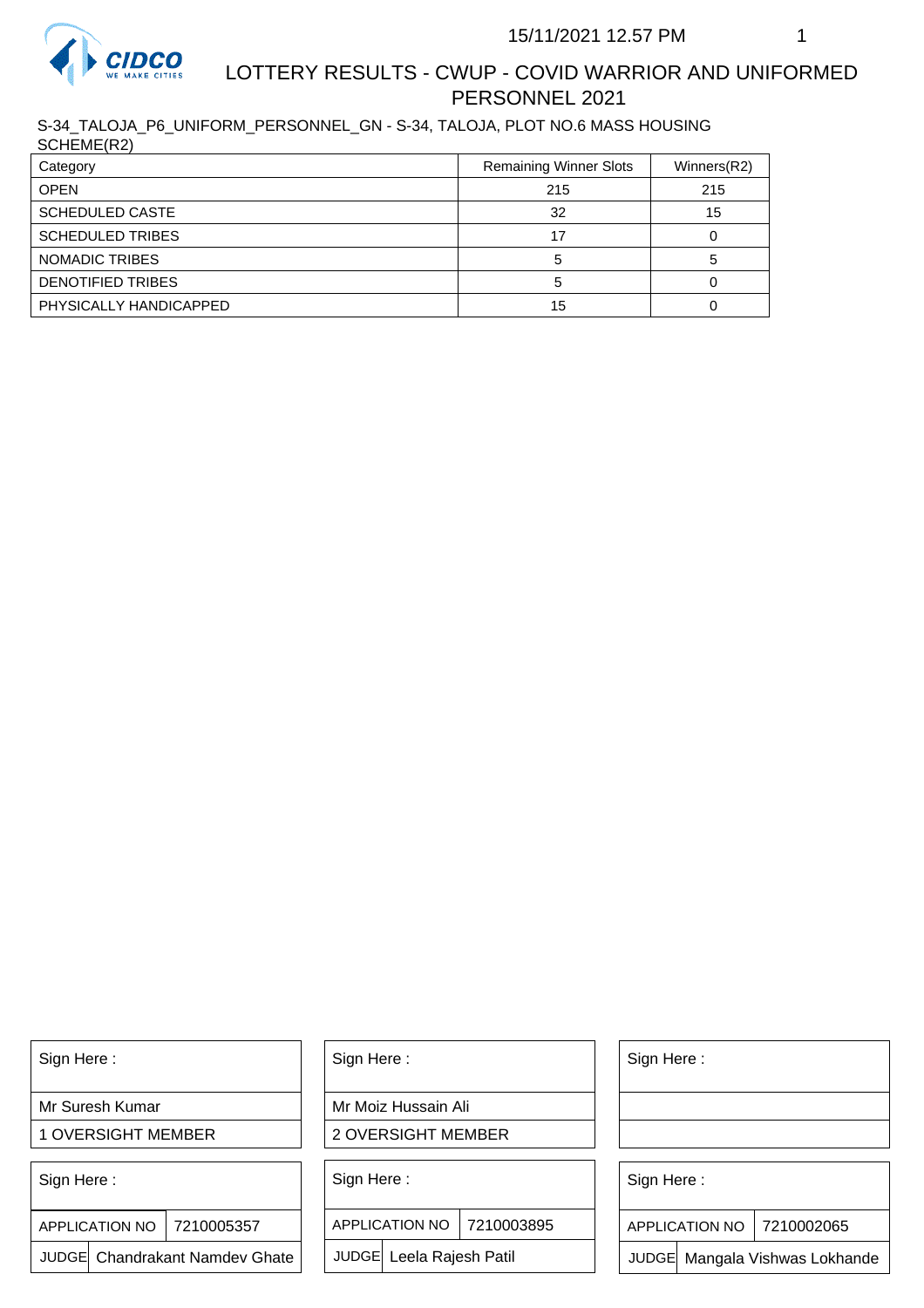

 LOTTERY RESULTS - CWUP - COVID WARRIOR AND UNIFORMED PERSONNEL 2021

| Priority No    | Application<br><b>Number</b> | <b>Applicant Name</b>                                                                               | Flat*<br>Bd, Wg, Fl, Ft (Rnd)                   | Priority No | Application<br>Number | <b>Applicant Name</b>                                             | Flat*<br>Bd, Wg, Fl, Ft (Rnd) |
|----------------|------------------------------|-----------------------------------------------------------------------------------------------------|-------------------------------------------------|-------------|-----------------------|-------------------------------------------------------------------|-------------------------------|
| 1              | 7210001842                   | Mrs Ashwini Rajnikant<br>Devanpelli                                                                 | $\textsf{L}07, -$ , 5, 12(R2)                   | 21          | 7210005666            | Mr Dilip Krishna Kharvi                                           | $L07, -11,$<br>12(R2)         |
| $\mathbf{2}$   | 7210003336                   | Ms Vaidehi Vikas Sawant                                                                             | L03, -, 12, 6(R2)                               | 22          | 7210003214            | Mrs Sonam Vineet Bhonde   L07, -, 7, 9(R2)                        |                               |
| $\mathbf 3$    | 7210008540                   | Mr Vinay Jagadish Rane                                                                              | $L06, -, 20,$<br>10(R2)                         | 23          | 7210006304            | Mrs Rupali Kishor $\vert$ L07, -, 13, 2(R2)<br>Deshmane           |                               |
| $\overline{4}$ | 7210005228                   | Mr Ramesh Pralhad<br>Vadgave                                                                        | $\textsf{L06}, -16, 3(\textsf{R2})$             | 24          | 7210002124            | Ms Snehaprabha Vishnu<br>Nalawade                                 | $L06, -, 21,$<br>10(R2)       |
| 5              | 7210007934                   | Mr Yogesh Prakash Rasal                                                                             | $\vert$ L02, -, 17, 7(R2) $\vert$               | 25          | 7210005435            | Mrs Swati Vinayak Mali                                            | L05, -, 16, 1(R2)             |
| 6              | 7210007770                   | Mr Manohar Jagannath $\vert$ L07, -, 14, 8(R2)<br>Shinde                                            |                                                 | 26          | 7210004911            | Mr Suhas Ashokrao $\vert$ <sub>L05, -</sub> , 5, 10(R2)<br>Chavan |                               |
| $\overline{7}$ | 7210004903                   | Mr Nishigandh Laxman<br>Rokade                                                                      | $L06, -21, 9(R2)$                               | 27          | 7210004828            | Mr Abhijit Maryappa<br>Kamble                                     | $L01, -12,$<br>10(R2)         |
| 8              | 7210005830                   | Mr Rajesh Narayan<br>Dombale                                                                        | $\textsf{L06}, \textsf{-}, 7, 11 (\textsf{R2})$ | 28          | 7210009161            | Mr Deepesh Netaji<br>Gaikwad                                      | L01, $-$ , 6, 7(R2)           |
| 9              | 7210006740                   | Ms Sayali Sudesh Jadhav                                                                             | $L01, -1, 3(R2)$                                | 29          | 7210004649            | Mr Aravind Patil                                                  | L07, -, 13,<br>11(R2)         |
| 10             | 7210004841                   | Mr Prashant Prakash<br>Kharat                                                                       | $L02, -, 4, 8(R2)$                              | 30          | 7210001785            | Mr Shubham Santosh<br>Kadam                                       | $L05, -, 3, 11(R2)$           |
| 11             | 7210002064                   | Mrs Shital Sushil Sawant                                                                            | L07, -, 3, 11(R2)                               | 31          | 7210002765            | M r<br>Devender<br>Kamleshkuamr Gautam                            | $L05, -3, 10(R2)$             |
| 12             | 7210005652                   | Mr Ramesh Sahebrao $\vert$ L07, -, 10, 8(R2)<br><b>Bhosale</b>                                      |                                                 | 32          | 7210007684            | Mr Jayaprakash Shetty                                             | $L07, -2, 9(R2)$              |
| 13             | 7210005368                   | Mr Sagar Sadashiv Diwate L07, -, 21, 6(R2)                                                          |                                                 | 33          | 7210001878            | Mrs Ruchira Rajesh $\vert$ 27, -, 5, 10(R2)<br>Kadam              |                               |
| 14             | 7210004447                   | Mr Nathuram Shrirang $\vert$ $\vert$ 02, -, 13, 5(R2)<br>Zimal                                      |                                                 | 34          | 7210004414            | Mrs Manju Brahmanand<br>Rahi                                      | L07, $-$ , 9, 6(R2)           |
| 15             | 7210000014                   | Mrs Suhasi Suhas Chavan                                                                             | $ $ L07, -, 16, 1(R2)                           | 35          | 7210008402            | Mr Yogesh Manakchandji<br>Jain                                    | $L06, -15, 8(R2)$             |
| 16             | 7210004707                   | Mr Ajinkya Sidheshwar $\vert_{\text{L01, -, 15, 8(R2)}}$<br>Khandekar                               |                                                 | 36          | 7210002067            | Mrs Samita Sanjay Sawant L02, -, 14, 4(R2)                        |                               |
| 17             | 7210003042                   | Mr Vaishnav Vasudev $\vert$ L <sub>06, -</sub> , 19, 1(R2) <sup><math>\vert</math></sup><br>Salunke |                                                 | 37          | 7210009661            | Mrs Jyoti Lad                                                     | L07, -, 1, 10(R2)             |
| 18             | 7210005675                   | Mrs Rashmi Sudhir<br>Hindlekar                                                                      | $L04, -, 6, 6(R2)$                              | 38          | 7210008023            | Mr Tushar Tanaji Shevale                                          | $LO7, -, 8, 3(R2)$            |
| 19             | 7210003939                   | Mr Madhav Jalba Bongale                                                                             | $L02, -, 2, 9(R2)$                              | 39          | 7210002477            | Mrs Sarika Sachin Chavan L07, -, 15, 4(R2)                        |                               |
| 20             | 7210008267                   | Mr Ashok Baban Salunkhe L02, -, 12, 8(R2)                                                           |                                                 | 40          | 7210006017            | Mr Dattatray Panndurang<br>Jadhav                                 | $L07, -, 14,$<br>10(R2)       |
|                |                              |                                                                                                     |                                                 |             |                       |                                                                   |                               |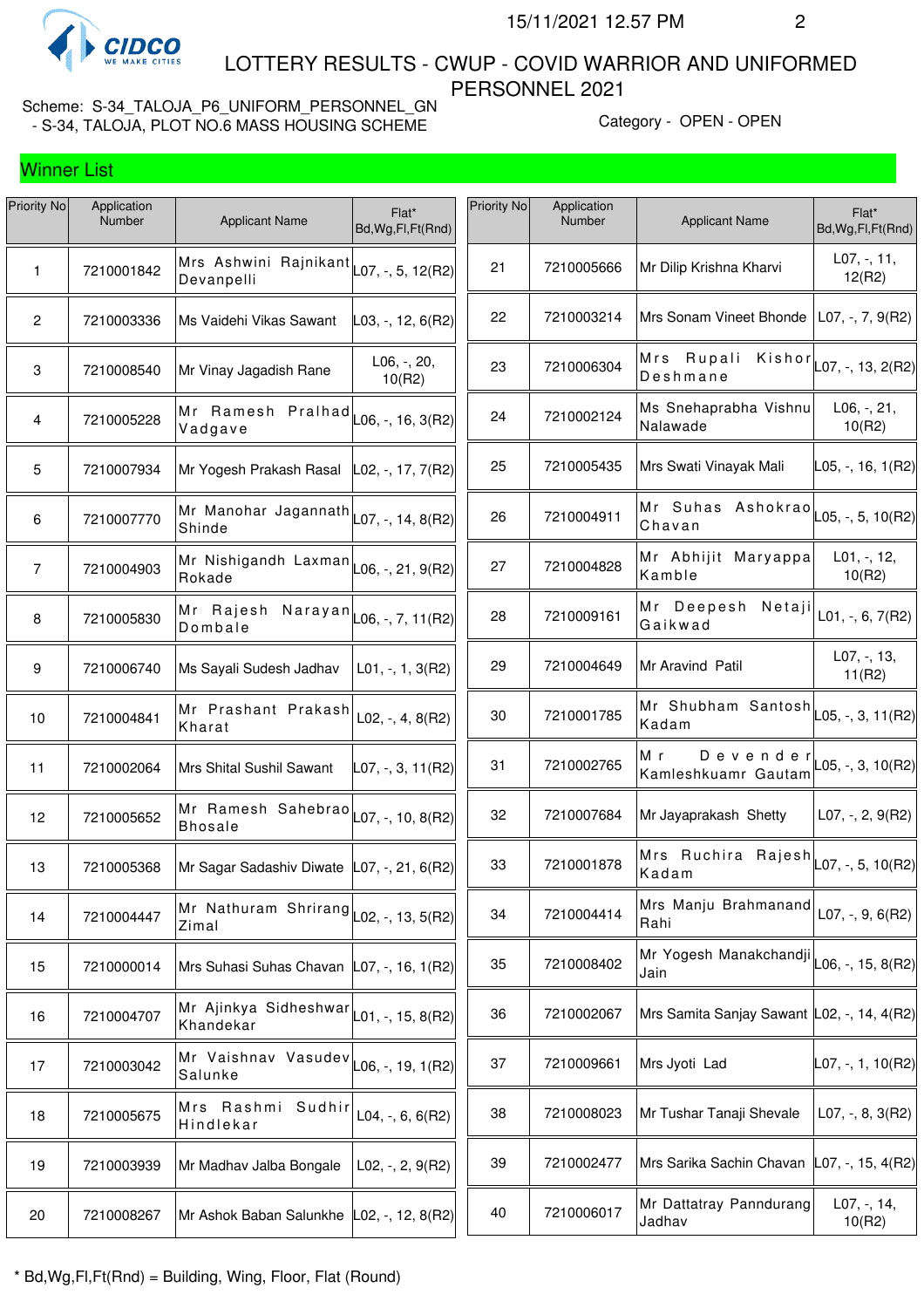

 LOTTERY RESULTS - CWUP - COVID WARRIOR AND UNIFORMED PERSONNEL 2021

| Priority No | Application<br>Number | <b>Applicant Name</b>                                 | Flat*<br>Bd, Wg, Fl, Ft (Rnd) | Priority No | Application<br>Number | <b>Applicant Name</b>                                                    | Flat*<br>Bd, Wg, Fl, Ft (Rnd) |
|-------------|-----------------------|-------------------------------------------------------|-------------------------------|-------------|-----------------------|--------------------------------------------------------------------------|-------------------------------|
| 41          | 7210000399            | Mr Pranil Chandrakant<br>Jadhav                       | L07, -, 4, 10(R2)             | 61          | 7210007084            | Mr Sachin Ajinath Sanap                                                  | L04, -, 11, 1(R2)             |
| 42          | 7210008918            | Ms Sheetal Somnath $\vert$ L07, -, 12, 5(R2)<br>Harad |                               | 62          | 7210003213            | Mr Akshay Ramdas $\vert$ L07, -, 18, 4(R2)<br>Supekar                    |                               |
| 43          | 7210005321            | Mrs Sunita Madhavrao<br>Birajdar                      | L02, $-$ , 5, 9(R2)           | 63          | 7210005858            | Mr Gopichand Hari Amkar                                                  | $ $ L07, -, 17, 6(R2)         |
| 44          | 7210004923            | Mr Shailesh Ramakant<br>Kudalkar                      | L06, -, 19, 7(R2)             | 64          | 7210001301            | Mr Sudhir Nathuram $\vert_{\text{L06},\text{-, 15, 9(R2)}}$<br>Tondlekar |                               |
| 45          | 7210009092            | Mrs Vidya Jagannath<br>Jagtap                         | $\vert$ L07, -, 3, 12(R2)     | 65          | 7210003805            | Mr Nitin Bapurao Patil                                                   | $L03, -7, 6(R2)$              |
| 46          | 7210008008            | Mr Amol Kisan Saravade                                | $L05, -, 5, 8(R2)$            | 66          | 7210001990            | Mrs Sudha Sukumar Nair                                                   | L02, -, 9, 12(R2)             |
| 47          | 7210009053            | Mr Krishna Jagannath<br>Palve                         | $L07, -7, 4(R2)$              | 67          | 7210009720            | Mrs Archana Amit Karpe                                                   | $L06, -, 16,$<br>10(R2)       |
| 48          | 7210005440            | Ms Komal Digambar Rane                                | $L07, -, 8, 8(R2)$            | 68          | 7210008800            | Mr Shahaji Bhimrao<br>Gaikwad                                            | $L03, -, 4, 3(R2)$            |
| 49          | 7210006138            | Ms Nency Krishna Pille                                | L07, $-$ , 8, 7(R2)           | 69          | 7210006731            | Mrs Rama Kumar                                                           | L07, -, 15, 3(R2)             |
| 50          | 7210003780            | Mr Mangesh Raghunath<br>Latpate                       | L07, -, 20, 5(R2)             | 70          | 7210005645            | Mr Rahul Kashinath $\vert_{\text{L01},\text{-, 3, 12(R2)}}$<br>Kokare    |                               |
| 51          | 7210004335            | Mr Ramdas Namdevrao<br>Pilgunde                       | L01, $-$ , 5, 8(R2)           | 71          | 7210006842            | Mr Yashwant Madhukar $\vert$ L07, -, 7, 10(R2)<br>Parab                  |                               |
| 52          | 7210007892            | Ms Arati Bhalchandra<br>Karangutkar                   | $L06, -, 21,$<br>12(R2)       | 72          | 7210000093            | Mrs Kalpana Santosh $\vert$ L07, -, 16, 4(R2)<br>Gawade                  |                               |
| 53          | 7210004518            | Mr Raj Kapoor                                         | $L06, -13, 4(R2)$             | 73          | 7210001632            | Mr Badrinarayan Ajinath $L_{07, 7}$ , 20, 1(R2)<br>Pakhare               |                               |
| 54          | 7210001160            | Mr Padmakar Naga Patil                                | $L07, -, 5, 2(R2)$            | 74          | 7210001749            | Mr Sandip Vitthal Mokashi                                                | $LO6, -14, 6(R2)$             |
| 55          | 7210000640            | Mr Vivek Anant Bhoir                                  | L05, -, 10, 6(R2)             | 75          | 7210004754            | Mr Sandip Vitthal Ghadage                                                | L04, -, 6, 4(R2)              |
| 56          | 7210005840            | Mr Pravin Uddhav Thorat                               | L07, -, 21, 9(R2)             | 76          | 7210008839            | Mr Sambhaji Ramchandra<br>Asalkar                                        | L04, $-$ , 6, 1(R2)           |
| 57          | 7210003907            | Mr Anand Venkayya Gujjeti   L07, -, 9, 5(R2)          |                               | 77          | 7210006822            | Mr Fattesing Baburao<br><b>Bhosale</b>                                   | L07, -, 20,<br>11(R2)         |
| 58          | 7210009440            | Mr Pandurang Muralidhar<br>Garje                      | $L03, -, 6, 5(R2)$            | 78          | 7210009651            | Mrs Ashwini Vijay Pagare                                                 | L06, -, 16, 2(R2)             |
| 59          | 7210005312            | Mr Prasad Shyam Gaikar                                | $L07, -, 5, 3(R2)$            | 79          | 7210001347            | Mr Prabhat Daulat $\vert$ $\vert$ 07, -, 9, 11(R2)<br>Kumbhar            |                               |
| 60          | 7210008264            | Mr Ananda Dattu Asawale                               | L06, -, 21, 2(R2)             | 80          | 7210009382            | Mr Rajaram Namdev<br>Gorad                                               | $LO7, -, 21, 3(R2)$           |
|             |                       |                                                       |                               |             |                       |                                                                          |                               |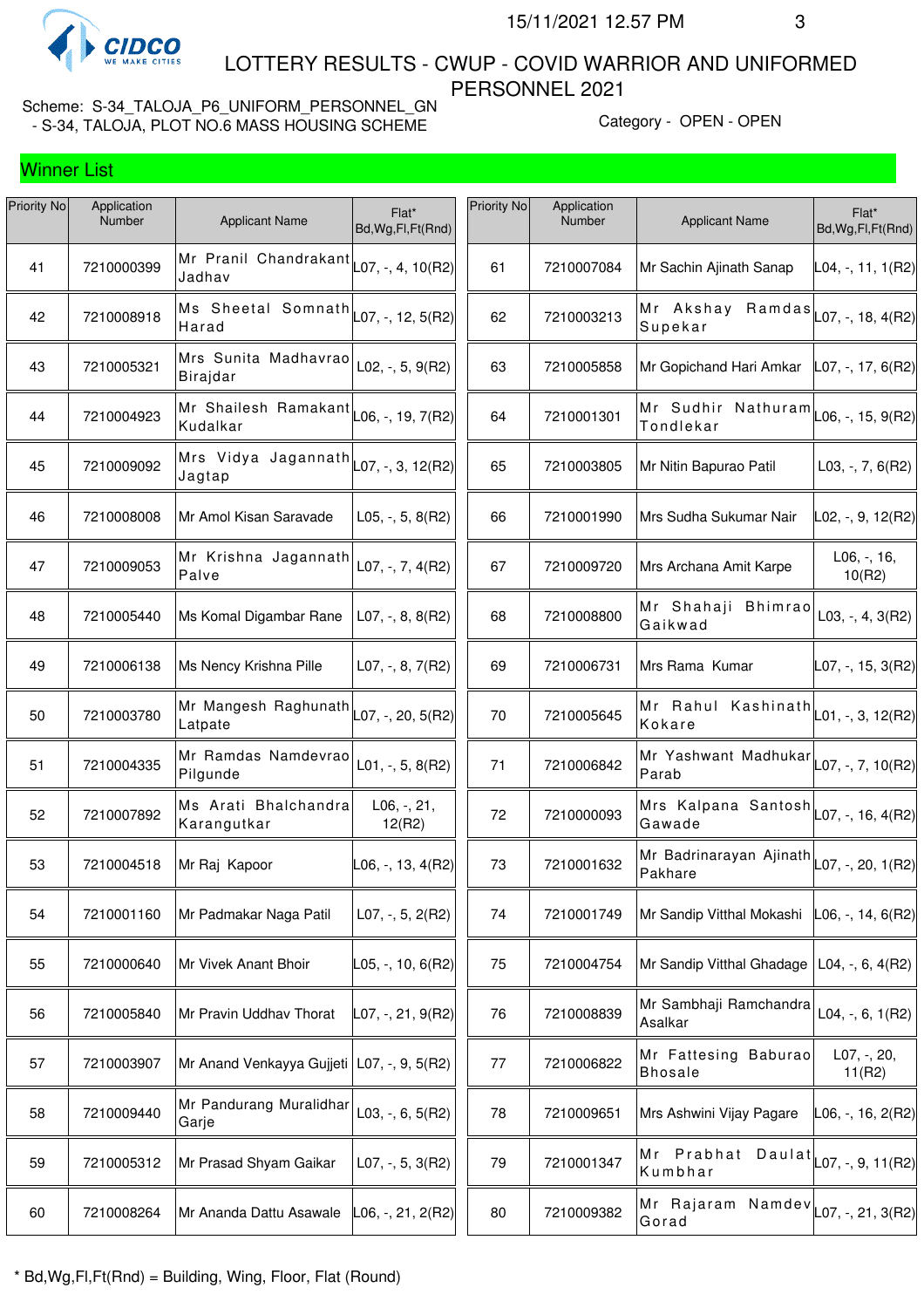

 LOTTERY RESULTS - CWUP - COVID WARRIOR AND UNIFORMED PERSONNEL 2021

Scheme: S-34\_TALOJA\_P6\_UNIFORM\_PERSONNEL\_GN - S-34, TALOJA, PLOT NO.6 MASS HOUSING SCHEME Category - OPEN - OPEN - OPEN

| Priority No | Application<br>Number | <b>Applicant Name</b>             | Flat*<br>Bd, Wg, Fl, Ft (Rnd)                        | Priority No | Application<br>Number | <b>Applicant Name</b>                                                     | Flat*<br>Bd, Wg, Fl, Ft (Rnd) |
|-------------|-----------------------|-----------------------------------|------------------------------------------------------|-------------|-----------------------|---------------------------------------------------------------------------|-------------------------------|
| 81          | 7210000389            | Mr Laxman Dhondu Barge            | L07, -, 15,<br>11(R2)                                | 101         | 7210008226            | Mrs Nilam Sunil Vaidya                                                    | L05, $-$ , 8, 9(R2)           |
| 82          | 7210007995            | Mr Dinesh Bhimrao Desale          | $ L02, -, 17, 9(R2) $                                | 102         | 7210002537            | Mrs Priyanka Pramod<br>Dhaygude                                           | L05, -, 10, 3(R2)             |
| 83          | 7210008781            | Mr Ranjeet Vasantrao<br>Shirke    | $L01, -, 3, 3(R2)$                                   | 103         | 7210003884            | Mr Nitin Anant Sawant                                                     | $L01, -15,$<br>11(R2)         |
| 84          | 7210005283            | Mrs Roshni Ankush Ambre           | $L01, -, 6, 3(R2)$                                   | 104         | 7210009370            | Mr Aniruddha Manohar<br>Parab                                             | L06, -, 16, 9(R2)             |
| 85          | 7210005261            | Mr Kishor Appa Ranjane            | L07, -, 17,<br>12(R2)                                | 105         | 7210006457            | Mr Shivaji Ishwar Patil                                                   | $LO7, -, 15, 6(R2)$           |
| 86          | 7210006148            | Mr Sachin Sonba Tambe             | L07, -, 5, 11(R2)                                    | 106         | 7210000690            | Mrs Nanda Mahendra<br>Sonawane                                            | $LO7, -1, 12(R2)$             |
| 87          | 7210005907            | Mr Dhansingh Pandurang<br>Cbhavan | $L01, -7, 1(R2)$                                     | 107         | 7210001999            | Mrs Priyanka Darshan<br>Sonawane                                          | L05, $-$ , 8, 1(R2)           |
| 88          | 7210003366            | Mr Jabbar Mohamad Patel           | L01, -, 20, 9(R2)                                    | 108         | 7210009459            | Mr Mahesh Raghunath<br>Patil                                              | L01, -, 10, 5(R2)             |
| 89          | 7210007031            | Mr Sachin Ramchandra<br>Umbarkar  | L02, $-$ , 4, 4(R2)                                  | 109         | 7210005562            | Mr Nilesh Arun Zende                                                      | L06, -, 17, 9(R2)             |
| 90          | 7210007682            | Dada<br>Dagadu<br>Мr<br>Thombare  | $L07, -, 14,$<br>11(R2)                              | 110         | 7210006918            | Mr Sagar Dnyandev Gavali L02, -, 20, 3(R2)                                |                               |
| 91          | 7210008901            | Mr Naresh Ravindra<br>Chavan      | $L01, -, 3, 7(R2)$                                   | 111         | 7210004481            | Mrs Sanjeevani Abhishek $\vert_{\text{LO}7,\text{-, 17, 9(R2)}}$<br>Bingi |                               |
| 92          | 7210009400            | Mr Abhijit Ashok Salunkhe         | $ $ L07, -, 10, 7(R2) $ $                            | 112         | 7210009751            | ---<br> Mr Mangesh Babya  <sub> </sub> _01,-,20,8(R2)<br>Khedekar         |                               |
| 93          | 7210000025            | Mr Sunil Namdeo Potekar           | L02, -, 21, 7(R2)                                    | 113         | 7210003142            | Ms Jassy Yeshudas Pillai                                                  | L07, -, 18,<br>10(R2)         |
| 94          | 7210008809            | Mr Dipak Kashinath Talele         | $ $ L07, -, 13, 8(R2)                                | 114         | 7210009608            | Mrs Sanchita Sagar<br>Jadhav                                              | $L07, -, 16,$<br>10(R2)       |
| 95          | 7210009402            | Mr Dinesh Madhukar Pisal          | $ $ L06, -, 16, 1(R2)                                | 115         | 7210008827            | Mr Gajanan Sukdeo More                                                    | L03, -, 13, 6(R2)             |
| 96          | 7210008824            | Mr Jay Dinesh Bhanushali          | $L02, -, 4, 2(R2)$                                   | 116         | 7210004312            | Mr Aditya Vijaykumar<br>Ghadge                                            | L07, -, 18, 5(R2)             |
| 97          | 7210003037            | Mr Sudhakar Sahebrao<br>Kadam     | $L06, -, 8, 9(R2)$                                   | 117         | 7210003811            | Mr Dilip Sadashiv Loke                                                    | L04, -, 10, 5(R2)             |
| 98          | 7210002216            | Mr Vijay Ramchandra<br>Kokare     | $\text{\sf LO2}, \text{\sf -}, 20, 2(\text{\sf R2})$ | 118         | 7210004017            | Mr Shankar Parasharam<br>Mugale                                           | L04, $-$ , 2, 3(R2)           |
| 99          | 7210009833            | Mr Arun Sudam Tathe               | L07, -, 17,<br>10(R2)                                | 119         | 7210004295            | Mr Natha Dada Shingade                                                    | $L05, -, 9, 7(R2)$            |
| 100         | 7210009886            | Mr Hanumant Dilip Sanap           | L06, -, 18,<br>11(R2)                                | 120         | 7210007458            | Mr Prakash Ananda<br>Mahajan                                              | L06, $-$ , 5, 7(R2)           |
|             |                       |                                   |                                                      |             |                       |                                                                           |                               |

\* Bd,Wg,Fl,Ft(Rnd) = Building, Wing, Floor, Flat (Round)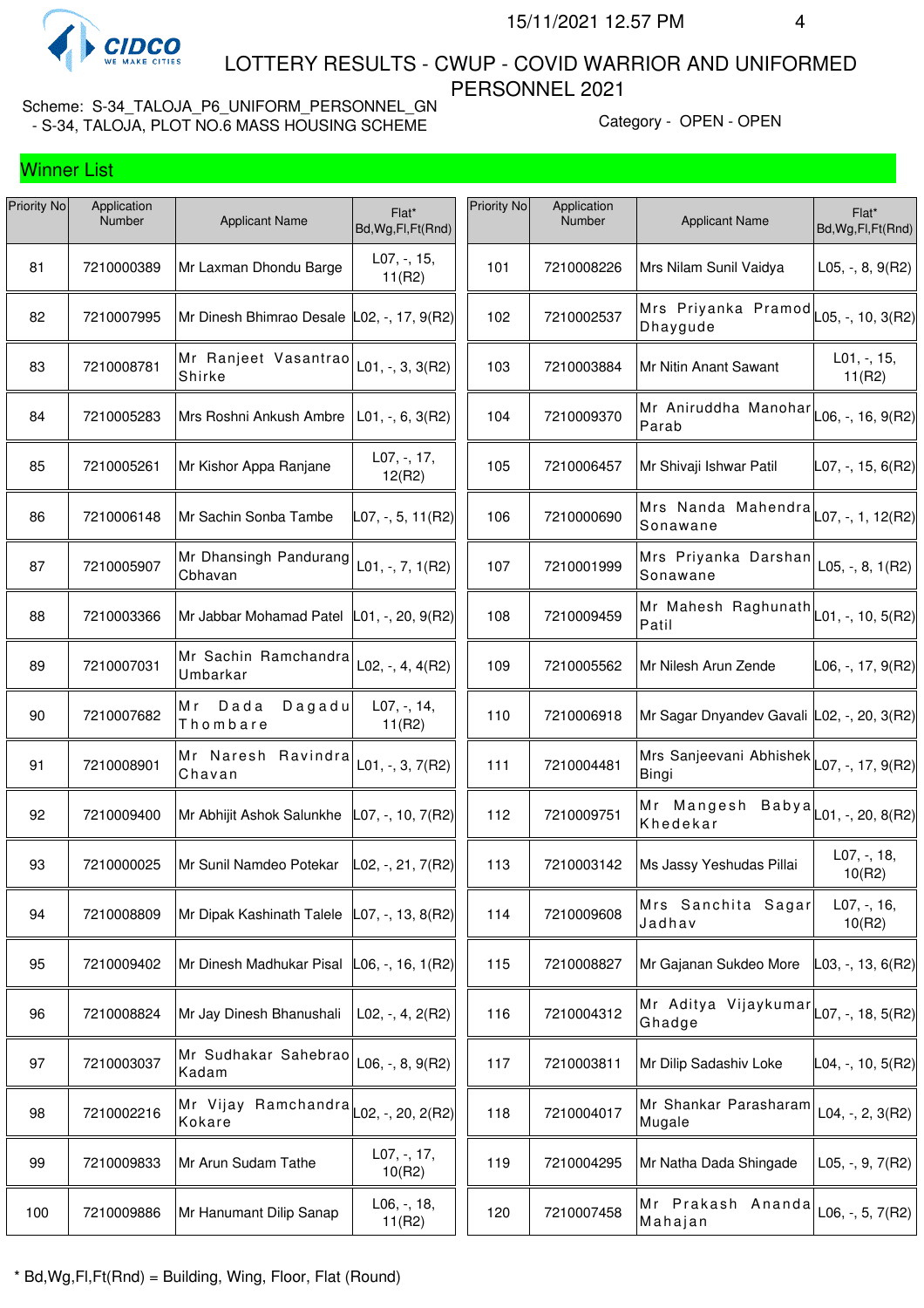

 LOTTERY RESULTS - CWUP - COVID WARRIOR AND UNIFORMED PERSONNEL 2021

|             |                       |                                                                   |                                       | Priority No |                       |                                              |                              |
|-------------|-----------------------|-------------------------------------------------------------------|---------------------------------------|-------------|-----------------------|----------------------------------------------|------------------------------|
| Priority No | Application<br>Number | <b>Applicant Name</b>                                             | Flat*<br>Bd, Wg, Fl, Ft (Rnd)         |             | Application<br>Number | <b>Applicant Name</b>                        | Flat*<br>Bd, Wg, Fl, Ft(Rnd) |
| 121         | 7210003355            | Mr Nitin Hanumantrao<br>Dhumal                                    | $L07, -, 3, 3(R2)$                    | 141         | 7210008111            | Mr Ankush Ramchandra<br>Hande                | L07, -, 21,<br>10(R2)        |
| 122         | 7210009325            | Mr Navanath Dhondibhau<br>Lanke                                   | $L06, -, 5, 3(R2)$                    | 142         | 7210007027            | Mr Jaywant Ramchandra<br>Mengade             | $-01, -11, 6(R2)$            |
| 123         | 7210009392            | Mr Anand<br>Tukaram<br>Dhonde                                     | L06, -, 15,<br>10(R2)                 | 143         | 7210004072            | Mr Ashok Mohan More                          | $L07, -13,$<br>12(R2)        |
| 124         | 7210003852            | Mr Sagar Murlidhar Shinde                                         | $L02, -$ , 3, 8(R2)                   | 144         | 7210004808            | Mr Hanumant Jagannath<br>Ware                | $L07, -, 6, 1(R2)$           |
| 125         | 7210008718            | Mr Dipak Prakash Patil                                            | $L06, -7, 7(R2)$                      | 145         | 7210005496            | Mr Suresh Popat Kadam                        | $L07, -, 4, 7(R2)$           |
| 126         | 7210001707            | Ms Krishnaveni Rachha                                             | L07, -, 10, 5(R2)                     | 146         | 7210009407            | Mrs Sujata Shreeniwas<br>Belurgikar          | $L07, -, 2, 8(R2)$           |
| 127         | 7210006136            | Mr Santosh Balshiram<br>Doke                                      | L07, -, 7, 5(R2)                      | 147         | 7210000944            | Mr Satish Ramchandra<br><b>Bhosale</b>       | $-07, -18, 1(R2)$            |
| 128         | 7210007154            | Мr<br>Gorkshanath $\vert$ L07, -, 21, 1(R2)<br>Ravasaheb Dahifale |                                       | 148         | 7210003581            | Mr Sunil Bhaskar Walunj                      | L06, -, 19, 6(R2)            |
| 129         | 7210005996            | Mr Sachin Ramchandra L06, -, 17, 6(R2)<br>Mawale                  |                                       | 149         | 7210009090            | Mr Ataullah Safeer Syed                      | L06, -, 17, 8(R2)            |
| 130         | 7210004094            | Mr Sukhdev Shamrao Gite                                           | $ $ L02, -, 16, 6(R2) $ $             | 150         | 7210000315            | Mr Vikas Dashrath Jagtap                     | L02, -, 17, 4(R2)            |
| 131         | 7210001490            | Mr Venkat<br>Iranna<br>Deshatwad                                  | L07, $-$ , 1, 9(R2)                   | 151         | 7210000754            | Mr Ranjit Ashok Nanaware                     | $L07, -, 4, 2(R2)$           |
| 132         | 7210008900            | Mr Pradeep Namdeo Surve L06, -, 21, 8(R2)                         |                                       | 152         | 7210003612            | Ms Ashwini Santosh Shete                     | _05, -, 1, 12(R2)            |
| 133         | 7210008629            | Mrs Anjali Bipin Pawar                                            | $L01, -, 13, 9(R2)$                   | 153         | 7210006472            | Mrs Prachi Sanjay Jadhav                     | L07, -, 20,<br>10(R2)        |
| 134         | 7210006062            | Mrs Swati<br>Deshmukh                                             | $Prasad$ <sub>L07, -, 19, 6(R2)</sub> | 154         | 7210005904            | Ms Sayali Dattatray Shelke L06, -, 17, 5(R2) |                              |
| 135         | 7210004912            | Mr Pawan Singh Rawat                                              | L07, -, 13, 5(R2)                     | 155         | 7210002151            | Ms Supriya Ashok Bodake                      | L07, -, 17, 2(R2)            |
| 136         | 7210007612            | Ms Archana Suresh Kharat L05, -, 11, 8(R2)                        |                                       | 156         | 7210006579            | Mr Sanjay Ramdas Taware L01, -, 12, 1(R2)    |                              |
| 137         | 7210002521            | Mrs Asawari Vikram<br>Chavan                                      | L07, -, 9, 2(R2)                      | 157         | 7210003389            | Mr Gurunath Madhukar<br>Narvekar             | L07, -, 21, 4(R2)            |
| 138         | 7210004466            | Mrs Prapti Rupesh Teli                                            | L05, $-$ , 2, 8(R2)                   | 158         | 7210004524            | Mr Ravindra Tanaji Giri                      | L01, -, 15, 6(R2)            |
| 139         | 7210009763            | Mr Vijay Vishwanath Palve                                         | L07, -, 13, 4(R2)                     | 159         | 7210001006            | Mr Datta Jaywant Patole                      | L06, -, 18, 6(R2)            |
| 140         | 7210005470            | Mr Dhananjay Madhukar<br>Wankhede                                 | $L03, -, 9, 2(R2)$                    | 160         | 7210005936            | Ms Poonam Seetaram<br>Shetty                 | $L07, -, 2, 6(R2)$           |
|             |                       |                                                                   |                                       |             |                       |                                              |                              |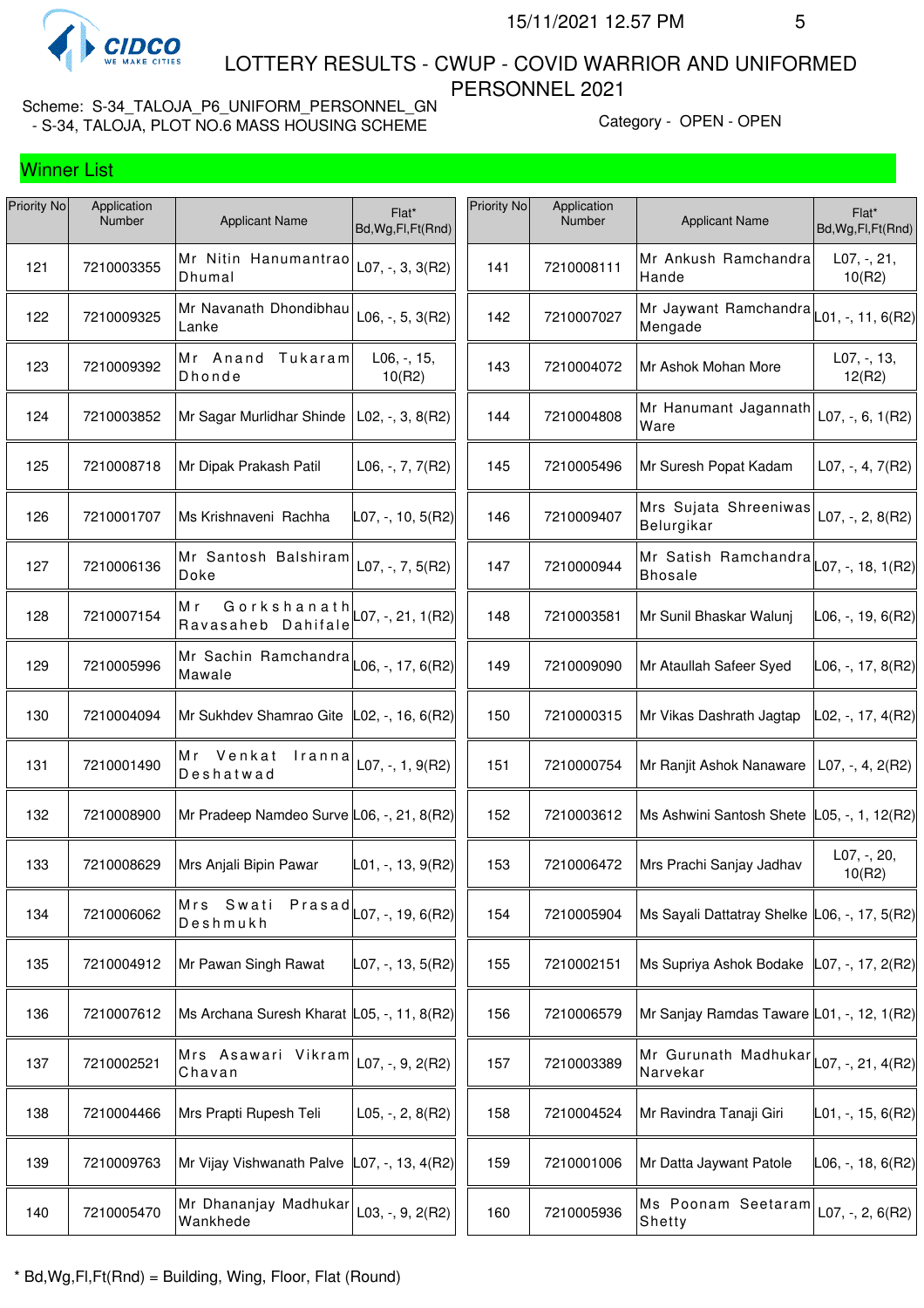

 LOTTERY RESULTS - CWUP - COVID WARRIOR AND UNIFORMED PERSONNEL 2021

| Priority No | Application<br>Number | <b>Applicant Name</b>                                                                            | Flat*<br>Bd, Wg, Fl, Ft (Rnd) | Priority No | Application<br>Number | <b>Applicant Name</b>                                       | Flat*<br>Bd, Wg, Fl, Ft (Rnd) |
|-------------|-----------------------|--------------------------------------------------------------------------------------------------|-------------------------------|-------------|-----------------------|-------------------------------------------------------------|-------------------------------|
| 161         | 7210007126            | Mr Nagesh Subhash<br>Waghmare                                                                    | $-06, -15, 3(R2)$             | 181         | 7210001685            | Mrs Amaraja Vijaykumar<br>Joshi                             | $L06, -17,$<br>12(R2)         |
| 162         | 7210005643            | Mr Prabhakar Shridhar $\vert$ L01, -, 21, 3(R2)<br>Joshi                                         |                               | 182         | 7210001465            | Mr Aniket Tatoba Patil                                      | $L06, -, 9, 7(R2)$            |
| 163         | 7210009841            | Ms Swati Santosh Kangne                                                                          | L06, -, 20, 2(R2)             | 183         | 7210004592            | Mr Manoj Raju Gandhade                                      | L02, $-$ , 6, 3(R2)           |
| 164         | 7210002043            | Mr Prakash Bandu Kokare                                                                          | L06, -, 20, 6(R2)             | 184         | 7210009848            | Mr Chandrakant Kailas<br>Patil                              | $L02, -17,$<br>12(R2)         |
| 165         | 7210005561            | Ms Manisha Sakharam<br>Harmale                                                                   | $L07, -13,$<br>10(R2)         | 185         | 7210005778            | Mrs Sheetal Namdeo<br>Metakari                              | L06, -, 21, 1(R2)             |
| 166         | 7210007675            | Mr Sunil Kondiba Algude                                                                          | L07, -, 14, 2(R2)             | 186         | 7210003227            | Mrs Sanjali Mangesh $\vert$ L06, -, 3, 12(R2)<br>Rajeshirke |                               |
| 167         | 7210006522            | Ms Poonam Ashok Ingle                                                                            | $L07, -110,$<br>11(R2)        | 187         | 7210009523            | Mr Vishal<br>Navanath<br>Chavan                             | L04, $-$ , $9$ , $5(R2)$      |
| 168         | 7210007956            | Mr Sachin Bhau Shinde                                                                            | $L02, -, 6, 1(R2)$            | 188         | 7210005347            | Ms Laxmi Radheshyam<br>Gupta                                | L05, $-$ , 2, 4(R2)           |
| 169         | 7210002030            | Mr Anthony Khaitan<br>Menezes                                                                    | $L07, -, 4, 3(R2)$            | 189         | 7210009766            | Mr Babu Barku Yedge                                         | $L04, -, 6, 3(R2)$            |
| 170         | 7210003532            | Mr Yogesh Eknath Anbhule L07, -, 16, 8(R2)                                                       |                               | 190         | 7210008062            | Mrs Yamuna Uttam Yadav                                      | $L07, -, 4, 5(R2)$            |
| 171         | 7210001643            | Mr Maruti Ishwara Kolage                                                                         | $L07, -, 4, 6(R2)$            | 191         | 7210004505            | Mrs Sheetal Sukhdev<br>Wavare                               | $LO6, -7, 10(R2)$             |
| 172         | 7210008850            | Mr Pramod Khadye                                                                                 | L06, -, 16, 5(R2)             | 192         | 7210004125            | Mr Girish Badrinarayan $\vert$ L07, -, 10, 2(R2)<br>Mundada |                               |
| 173         | 7210001955            | Ms Pallavi Bhaskar Pawar                                                                         | $L07, -, 6, 4(R2)$            | 193         | 7210005165            | Mr Anil Rajaram Naikwadi                                    | $L06, -, 5, 5(R2)$            |
| 174         | 7210001611            | Ms Namrata Namdev $\vert$ L <sub>06, -</sub> , 11, 4(R2) <sup><math>\vert</math></sup><br>Sawant |                               | 194         | 7210004138            | Mr Tukaram Digambar<br>Kudtarkar                            | L05, $-$ , 4, 8(R2)           |
| 175         | 7210008969            | Mr Vitthal Bhalchandra<br>Munde                                                                  | L06, -, 18, 9(R2)             | 195         | 7210003545            | Mr Ashok Balu Shinde                                        | L07, -, 12, 2(R2)             |
| 176         | 7210003356            | Mr Nitin Hanumantrao<br>Dhumal                                                                   | $L07, -, 10, 4(R2)$           | 196         | 7210004442            | Ms Gauri Dada Gorad                                         | L05, -, 15,<br>10(R2)         |
| 177         | 7210002587            | Mr Popat Bhaurao Bade                                                                            | $L07, -, 18, 2(R2)$           | 197         | 7210004439            | Mrs Usha Vikas Gawade                                       | L07, -, 2, 11(R2)             |
| 178         | 7210006371            | Mr Rajhans Arun Bhokre                                                                           | L07, $-$ , 5, 4(R2)           | 198         | 7210009869            | Ms Kasturi Makarand<br>Satam                                | $L05, -, 4, 11(R2)$           |
| 179         | 7210002354            | Mr Vikas Namdeo Patil                                                                            | $L07, -11,$<br>10(R2)         | 199         | 7210004766            | Mr Dattatray Dnyanu<br>Kanse                                | L01, -, 21, 2(R2)             |
| 180         | 7210005960            | Mrs Deepa Dayanand Naik                                                                          | $L07, -, 9, 9(R2)$            | 200         | 7210007201            | Mr Amol Bhimrao Gaikwad                                     | $ L01, -2, 1(R2) $            |
|             |                       |                                                                                                  |                               |             |                       |                                                             |                               |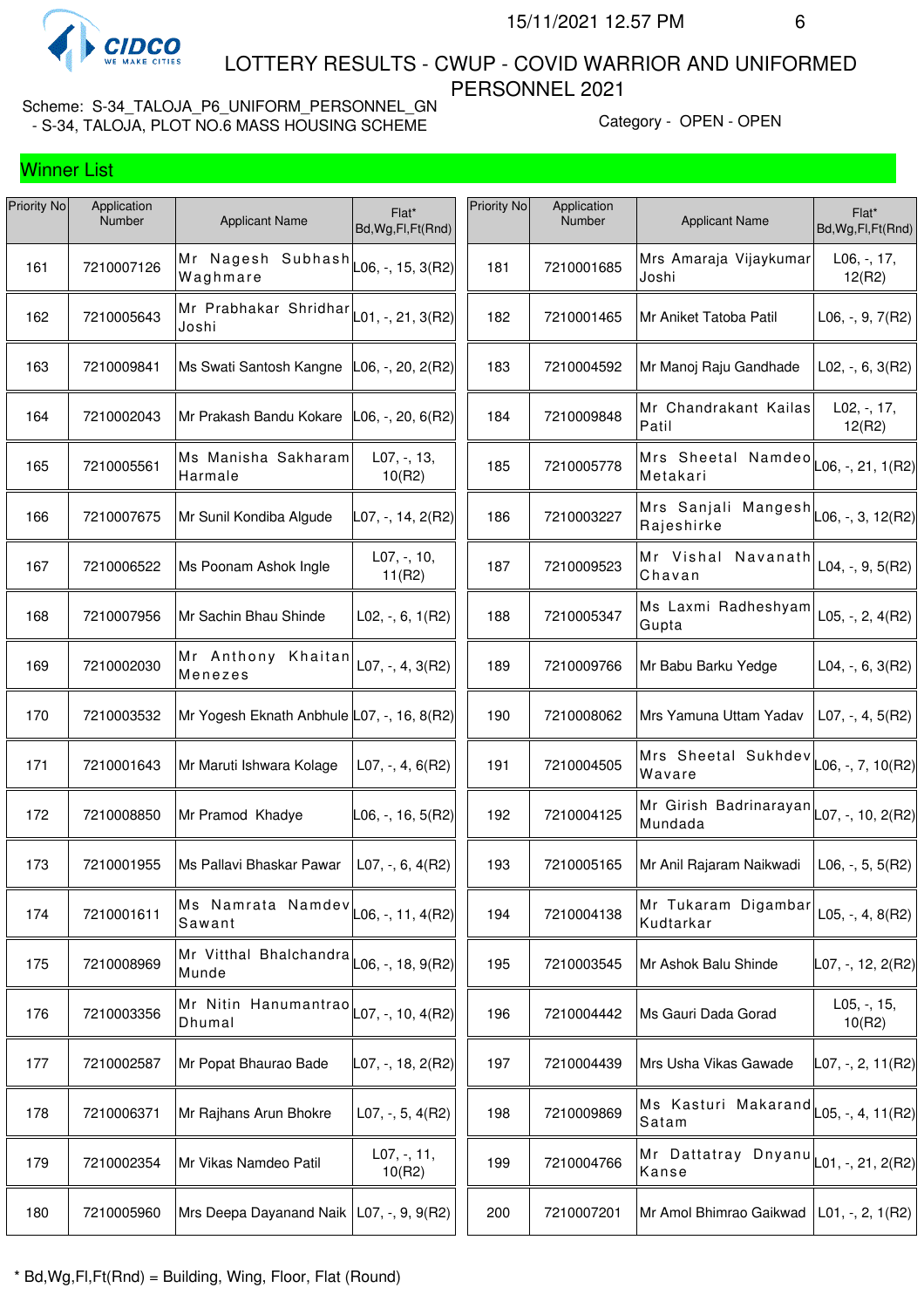

 LOTTERY RESULTS - CWUP - COVID WARRIOR AND UNIFORMED PERSONNEL 2021

| Priority No | Application<br>Number | <b>Applicant Name</b>                                               | Flat*<br>Bd, Wg, Fl, Ft (Rnd)     |
|-------------|-----------------------|---------------------------------------------------------------------|-----------------------------------|
| 201         | 7210009896            | Mr<br>Ashok Laxmidas<br>Bhanushali                                  | $L07, -, 8, 4(R2)$                |
| 202         | 7210008544            | Mrs Tejaswini Prakash<br>Chavan                                     | $L07, -1, 3(R2)$                  |
| 203         | 7210002227            | Priya<br>M s<br>Dhanawade                                           | D in $k e r$ $L01, -1, 19, 3(R2)$ |
| 204         | 7210002337            | Mrs Nilambari Rupesh $\vert_{\text{L}07,}$ -, 17, 8(R2)<br>Nagvekar |                                   |
| 205         | 7210000424            | Mr Ajay Shankar Patil                                               | L07, -, 14, 5(R2)                 |
| 206         | 7210000430            | Mrs Sarika Vivek Lokhande L07, -, 21, 2(R2)                         |                                   |
| 207         | 7210003662            | Mr Sanjiv Pandurang<br>Kolekar                                      | $L03, -3, 5(R2)$                  |
| 208         | 7210007322            | <b>Bapusaheb</b><br>Ms<br>Ulka<br>Hegade                            | L02, -, 21, 8(R2)                 |
| 209         | 7210007035            | Anita<br>Mrs<br>Harshal<br>Mahulkar                                 | L07, -, 16, 7(R2)                 |
| 210         | 7210003414            | Мr<br>Sudhir<br>Panbude                                             | Dadaso $\vert$ L06, -, 21, 4(R2)  |
| 211         | 7210003163            | Mrs Ruhi Maruti Satvase                                             | L01, -, 16, 5(R2)                 |
| 212         | 7210000647            | Mr Santosh Bhagwat Patil                                            | $L06, -, 8, 1(R2)$                |
| 213         | 7210002141            | Mrs Sanjana Suryakant $\vert_{\text{L03, -, 11, 2(R2)}}$<br>Mahajan |                                   |
| 214         | 7210003345            | Ms Rajmeen Aziz Shaikh                                              | L06, -, 11, 1(R2)                 |
| 215         | 7210008869            | Mr Hitesh Biharilal Mendha L06, -, 18, 4(R2)                        |                                   |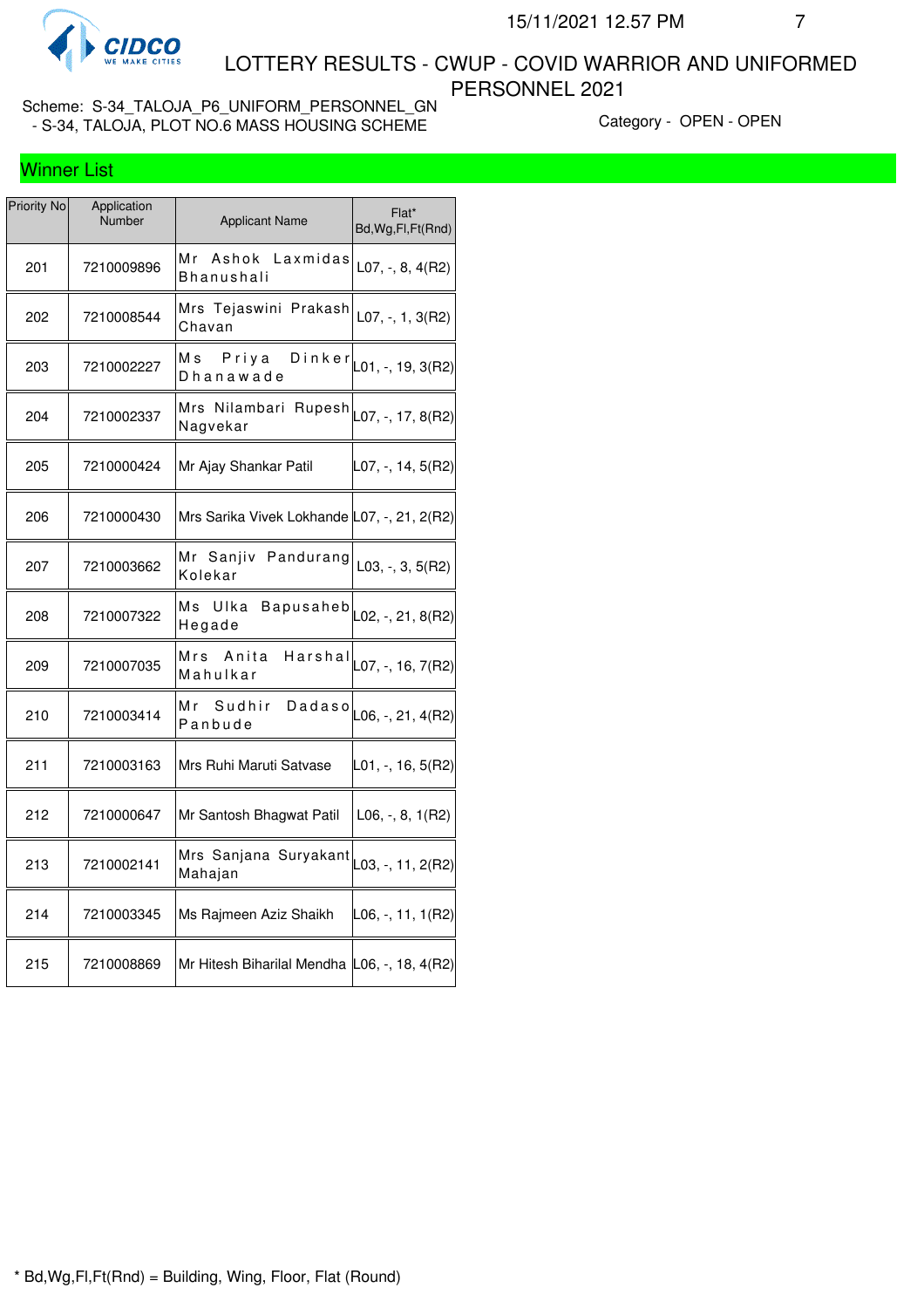

 LOTTERY RESULTS - CWUP - COVID WARRIOR AND UNIFORMED PERSONNEL 2021

Scheme: S-34\_TALOJA\_P6\_UNIFORM\_PERSONNEL\_GN - SALTING CONTROLS IN STRING SIGN CONTROLS CONTROLLED CONTROLLED CASTE<br>- S-34, TALOJA, PLOT NO.6 MASS HOUSING SCHEME CATEGORY - SC - SCHEDULED CASTE

## Winner List

| Priority No | Application<br>Number | <b>Applicant Name</b>                                                             | Flat*<br>Bd, Wg, Fl, Ft (Rnd) |
|-------------|-----------------------|-----------------------------------------------------------------------------------|-------------------------------|
| 1           | 7210005694            | Mr Shridhar Balkrishna<br>Narayankar                                              | L01, -, 19, 4(R2)             |
| 2           | 7210001362            | Mr Pradeep<br>Namdev<br>Shekokare                                                 | $L07, -3, 7(R2)$              |
| 3           | 7210005857            | Mrs Sonali Shankar Shirsat                                                        | L06, -, 19,<br>11(R2)         |
| 4           | 7210000855            | Mr Vinay Shamrao Dhoble                                                           | L01, -, 16, 3(R2)             |
| 5           | 7210002032            | <b>Bodhale</b><br>Mr Tanaji<br>Gharbudve                                          | L07, -, 15, 9(R2)             |
| 6           | 7210004666            | Mrs Ranjana Shankar<br>Borde                                                      | L07, -, 4, $9(R2)$            |
| 7           | 7210007994            | Mrs Manisha Sudarshan<br><b>Bansode</b>                                           | $L05, -, 9, 6(R2)$            |
| 8           | 7210006503            | Mr Sandip Tukaram Pawar L06, -, 16, 7(R2)                                         |                               |
| 9           | 7210000190            | Ms Aakanksha Jagdish<br>Shinde                                                    | $L07, -, 18, 8(R2)$           |
| 10          | 7210000282            | Mr Nitin Indrajit Kamble                                                          | L06, -, 19,<br>10(R2)         |
| 11          | 7210008583            | Mr Rajendra Punjaji<br>Tarade                                                     | $L02, -3, 4(R2)$              |
| 12          | 7210004289            | Mrs<br>Sushma<br>Sanjay<br>Nikalge                                                | $L02, -, 8, 8(R2)$            |
| 13          | 7210003055            | Mr Ashish Prakash Ballal                                                          | L07, -, 16, 2(R2)             |
| 14          | 7210007286            | Ms Pragati Balkrishna $\vert_{\text{LO7},\text{--},\text{ 12, 3(R2)}}$<br>Gaikwad |                               |
| 15          | 7210005357            | Mr Chandrakant Namdev<br>Ghate                                                    | $L06, -20, 1(R2)$             |